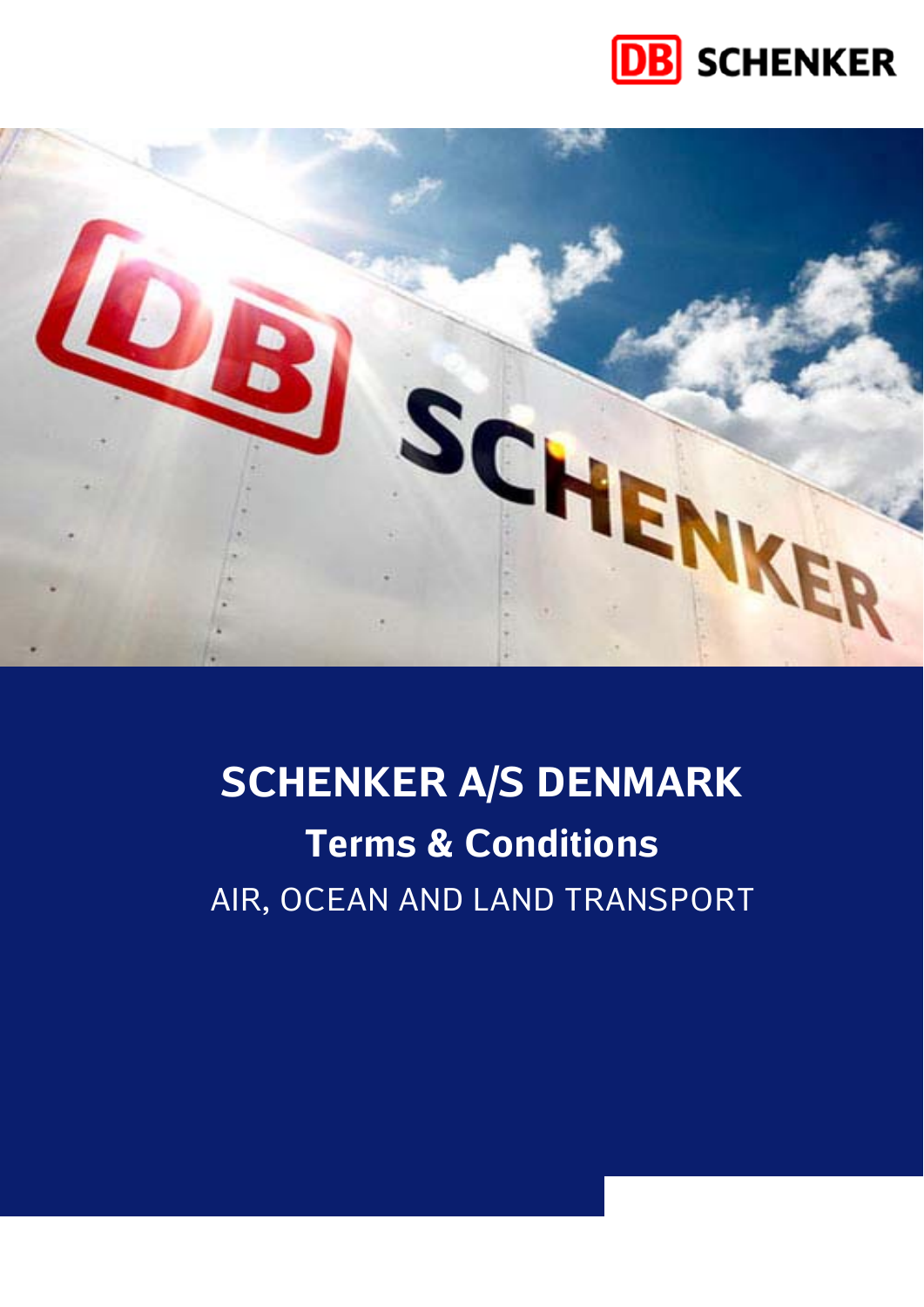## **INDHOLD**

| 1. | <b>General provisions</b>                                     | $\mathbf{2}$ |
|----|---------------------------------------------------------------|--------------|
| 2. | <b>Product description DB SCHENKER Air</b>                    | 3            |
| 3. | <b>Product description DB SCHENKER Ocean</b>                  | 6            |
|    | 4. Product description DB SCHENKER Land                       | 6            |
| 5. | Weight and volume calculation                                 | 7            |
| 6. | Dangerous goods                                               | 8            |
| 7. | <b>Special transport terms</b>                                | 8            |
| 8. | <b>Collection/delivery and responsibility</b>                 | 9            |
| 9. | Terms and conditions for handling of personal data (the GDPR) | 11           |
|    | 10. Force Majeure                                             | 11           |

*All customer agreements are governed by these Terms & Conditions for SCHENKER A/S Denmark, NSAB 2015 (Nordisk Speditørforbunds Almindelige Bestemmelser, with exception of § 25, storage), CMR-, Haag- Visby- and Warszawa- conventions.* 

## **General provisions**

## **Reservations – Products/prices, etc.**

DB SCHENKER reserves the right to change product specifications, prices and other conditions without prior notice. DB SCHENKER's products and services have been developed mainly for the business to business market. DB SCHENKER reserves the right to deviate from the applied current tariff when delivering to private addresses. NB! All prices stated are exclusive VAT.

## **Increased transit times**

In connection with Easter, summer, Christmas and New Year as well as public holidays transit times will normally increase.

| $\blacksquare$ Public holidays | $= 1-2$ days.                         |
|--------------------------------|---------------------------------------|
| Easter<br>a kara               | = changed timetables available online |
| $\blacksquare$ Summer          | = changed timetables available online |
| ■ Christmas and New Year       | = changed timetables available online |

## **Claims**

Damage, shrinkage or loss that is visible must be reported immediately on receipt of the goods and noted on the signed copy of the transport document. Recipients of a consignment are obliged to check immediately on receipt if the goods have suffered any damage that is hidden by the packaging.

Any hidden damage must be reported to DB SCHENKER as soon as possible, although no later than seven (7) calendar days from receipt of the consignment. DB SCHENKER is not liable for any hidden damage reported after transport if the goods have previously been transported or handled and have not been checked for any hidden damage prior to the last transport movement.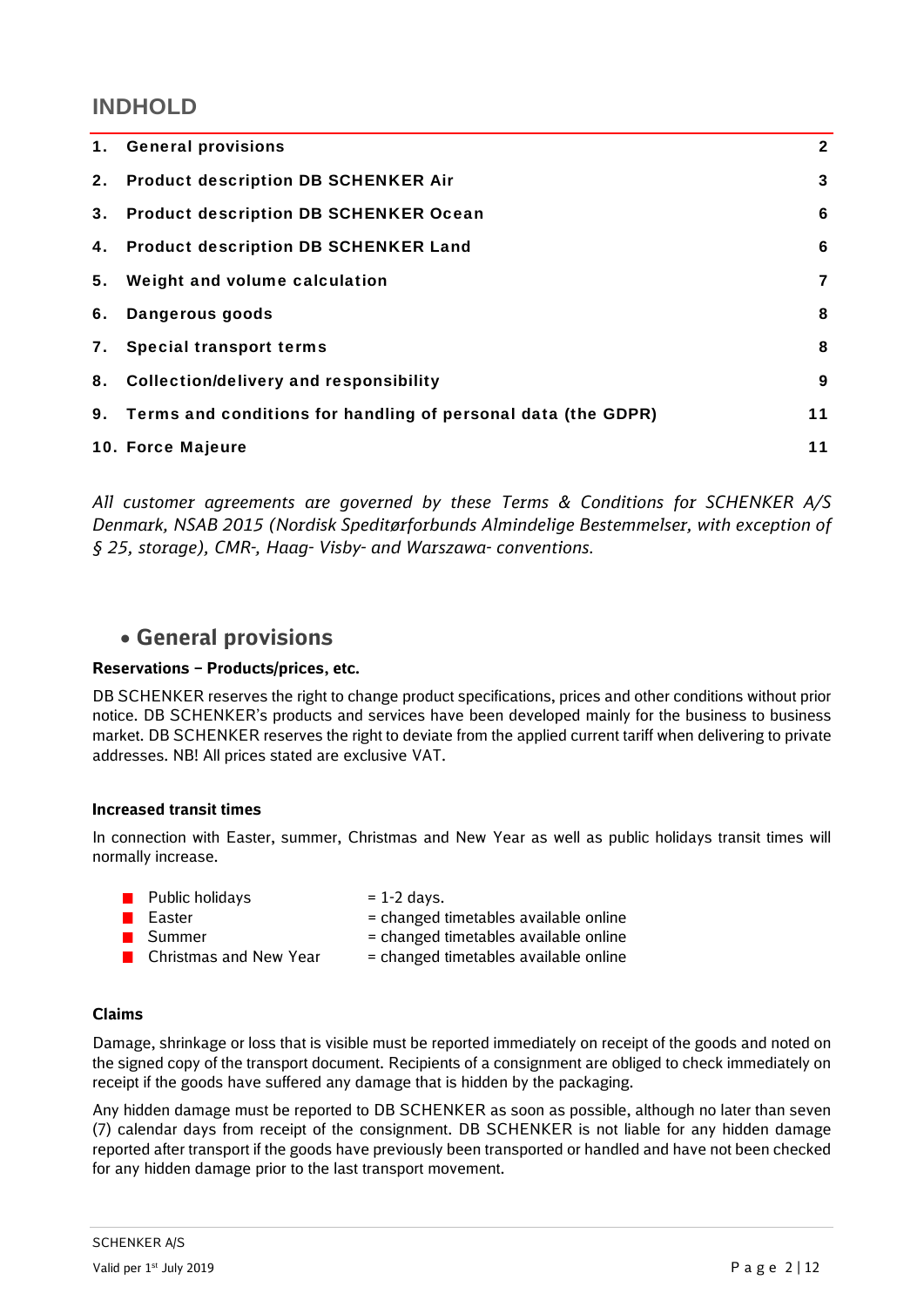## **Terms of payment**

Payment for a consignment is paid on receipt of an invoice. Larger consignments will be invoiced on a shipment by shipment basis. Standard payment terms are net 10 days from invoice date. The whole amount must be paid into DB SCHENKER's bank account within the due date. In the event of late payment, we withhold the right to charge interest on overdue payments in accordance with the applicable interest rate for delayed payments pursuant to Danish law. An invoicing fee will also be charged.

DB SCHENKER has the right to charge a standard reminder fee in connection with debt collection, irrespective of the restrictions outlined in the standard debt collection regulations. In case of a breach in payment, invoices that are not overdue will automatically default for payment together with invoices that are overdue. DB SCHENKER has the right to set off provisions against outstanding claims.

## **Inquiries, invoices, etc.**

The shipment information is the basis for the invoice. A copy of the receipt of delivery (ePOD) can be provided upon request or downloaded from eSchenker. For further information on shipments, please visit our website, under eSchenker, where you can find customer specific shipment invoices as well as shipment information. Queries concerning invoice payment, notice of payment etc. are to be directed to the invoicing department.

## **Fees and additional charges**

Fees, additional charges, fuel and currency surcharges will be charged in accordance with the valid official rates/fees, which can be found on www.dbschenker.com/dk or as specified in each transport agreement.

## **Limitations**

DB SCHENKER does not accept the following goods: Certain classifications of dangerous goods e.g. radioactive substances, living or dead animals, valuables, furs, personal effects, liquor and tobacco, tank transports and art. Certain types of goods and objects are only accepted for transport as a special undertaking.

## **Product description DB SCHENKER Air**

| <b>Product</b>  | DB SCHENKER airfreight (Lower Deck cargo - standard pallet) |
|-----------------|-------------------------------------------------------------|
| Max/min. volume | Max length 318 cm                                           |
|                 | Max width 244 cm                                            |
|                 | Max height 163 cm                                           |
| Max/min. weight | Depending on flight type.                                   |



As there are many different pallet and flight types, please check possibilities to a specific destination with your local DB Schenker airfreight office.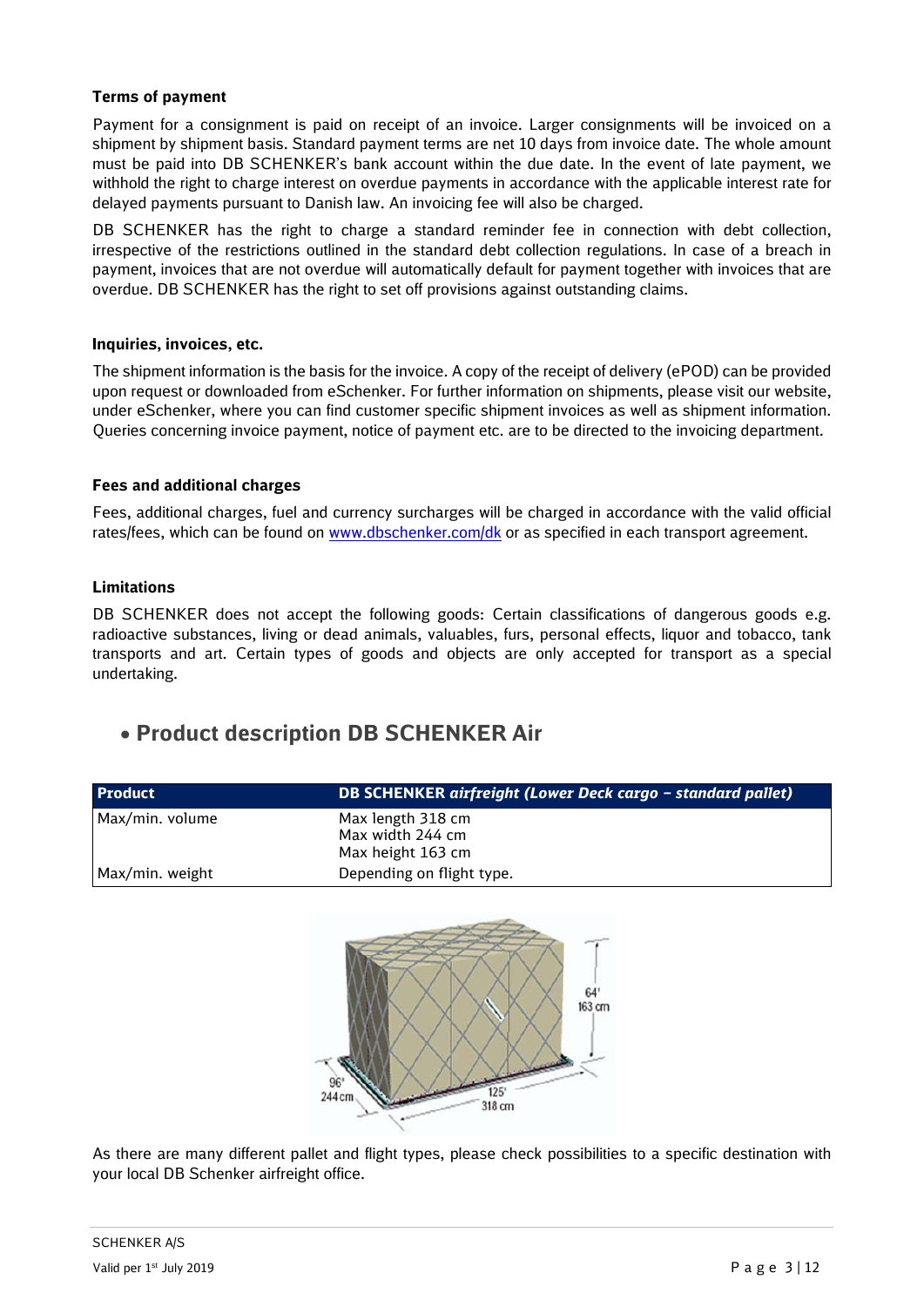## **Airfreight conditions:**

- 1. The rates are exclusive all applicable taxes, duties, fumigation, inspection, storage, Demurrage, Detention, quarantine, bonded trucking or warehousing, escort, issue of export declaration, handover charges to third parties, handling beyond normal business hours, extra waiting hours, use of special equipment or services (e.g. special transport services, reefer plug-in / monitoring), courier fees, insurance fees, third party billing, government-related charges, other statutory charges, costs for (un)loading, blocking, bracing and cleaning of the container, sorting, (de)palletizing, re-packing, separately processed x-ray checks, hand search, sniffing etc. - due to technical issues (e.g. dimensions, commodity).
- 2. All transit times excluding any delays at customs, collection days, departure days and flight schedules are based on current schedules and are subject to changes and airport congestion, if any. Schenker AG will strive to provide CUSTOMER with timely updates about any such change.
- 3. All rates are based on chargeable weight with a volume ratio of 1:6 for Air Freight shipments. Pick-up day '0' as well as pick-up and delivery within city limits, unless otherwise specified.
- 4. All rates are based on general cargo, lower deck only. Rates are not applicable for perishable, dangerous goods (DGR) / IMO), valuable (VAL), over-sized and parcel cargo.
- 5. Air Freight Fuel Surcharge: (please add the following sentence in case all-in rates are quoted)

In the event of extreme fuel fluctuations in the range of 20% or higher, DB Schenker reserves the right to openly address the topic with **xxxCUSTOMER NAMExxx** in order to reach a joint agreement on a final rate adjustment. In case no agreement can be reached within a one-month period, both parties have the right to terminate the contract within a three-months period.

- 6. Indicated currencies are for calculation purposes only. The exchange rates are based on www.oanda.com. The freight invoices will apply to the carriers' stipulated rates of exchange and/or the applicable valid rate of exchange applicable at time of shipment / or at date of issuance of invoice. All invoices and billing statements are subject to issuance in local currency per respective country laws.
- 7. The customs clearance process operated by the respective Schenker entity requires a 'Power of Attorney' in accordance with applicable laws, to be provided by the shipper / consignee. Any associated fees for the issuing of export declaration documents are excluded from the offer and will be calculated and billed separately when applicable.
- 8. The Import Customs Clearance Fee offered includes 3 tariff codes per shipment. Additional tariff codes will incur additional fees. Also note that when the respective Schenker entity is not appointed as shipper's/consignee's customs broker, additional costs may apply for CUSTOMER for handover charges, etc.
- 9. Dangerous goods shipments and shipments containing lithium batteries have to comply with the IATA regulations and are subject to carrier's acceptance.
- 10. All rates are available and valid for final award and nomination until dd.mm.yy (please insert a period of 30 days; starting with the submission date) with a validity from dd.mm.yyy to dd.mm.yy. In case of an award after the stipulated date, DB Schenker reserves the right to adjust the rates if market condition warrant.
- 11. Screening charges for export shipments will apply if shipper is unknown. (As per local screening regulations)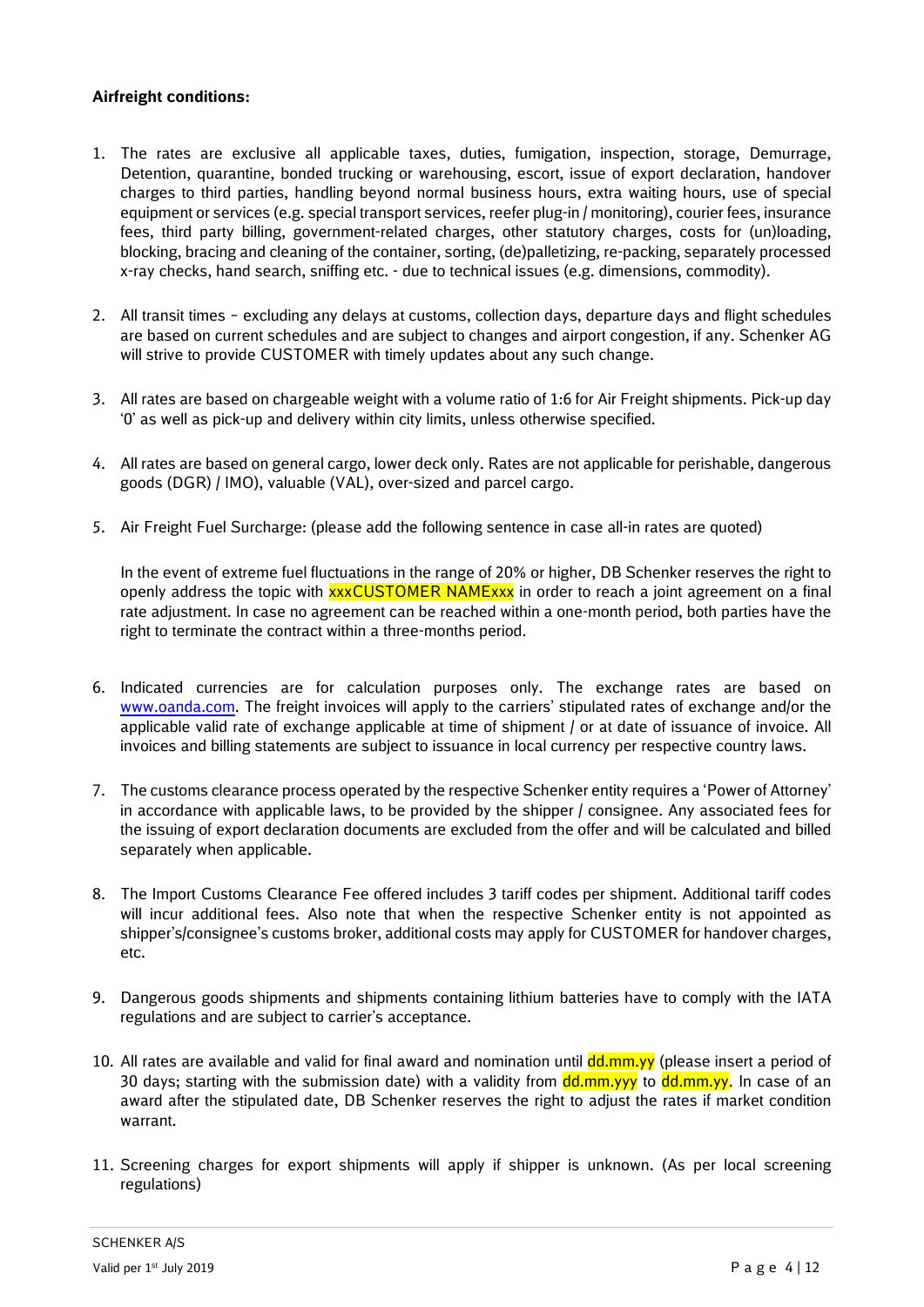- 12. Whereas Schenker AG (please use legal entity of DBS, which is in charge of this Tender, e.g. Schenker Inc.) is trying to be as accurate as possible regarding national Air Freight Security Screening methods and regulations, there might be occasions when local governments are introducing new rules – even at short notice. Any related additional screening and security costs are not included in the rates and will have to be advised as and when arise.
- 13. For clarity purpose please note the following definition:

o Security Fees" are charged by the airline in addition to the freight rate for their service to provide security measures (e.g. secure warehousing, security training of their staff, etc.).

o Screening Fees" are costs for security screening services undertaken by the forwarder to ensure that shipments are handed to the airline in a "Ready for Carriage" status.

## **Courier & parcel conditions:**

Fuel surcharge is applicable for all shipments – all services. Will be billed as per outlay

Special Handling fee will apply for following shipments:

- Non-stackable for shipments that are non-stackable
- Not suitable for conveyorbelt- shipments over 30 kgs. that also has dimensions over one or more of the following dimensions: 120 (L)  $\times$  70 (W)  $\times$  60 cm (H)
- Oversize shipments weighing 30 kgs or more that exceeds the following dimensions:
	- Express: 120 x 120 x 150 cm
	- Economy: 240 x 120 x 180 cm.
	- Parcel
		- Packages exceeding: Length: 300 cm or Length + Circumference: 400 cm

Additional surcharges may apply here depending on product/service chosen:

## **Parcel**

- Overweight: Packages exceeding 30 kgs, maximum of 50 kgs
- Export Customs Clearance shipments to CH, GB, IS, NO, RS & TR
- Import Customs Clearance shipments from CH, GB, IS, NO, RS & TR
- 2<sup>nd</sup> delivery attempt

## **Economy**

- Security Surcharge
- Wrong / Inadecuate Address wrong or Inadecuate address provided
- Private delivery

## **Express**

- Security Surcharge
- Wrong / Inadecuate Address wrong or Inadecuate address provided
- Private delivery

Special Transport Services - upon request: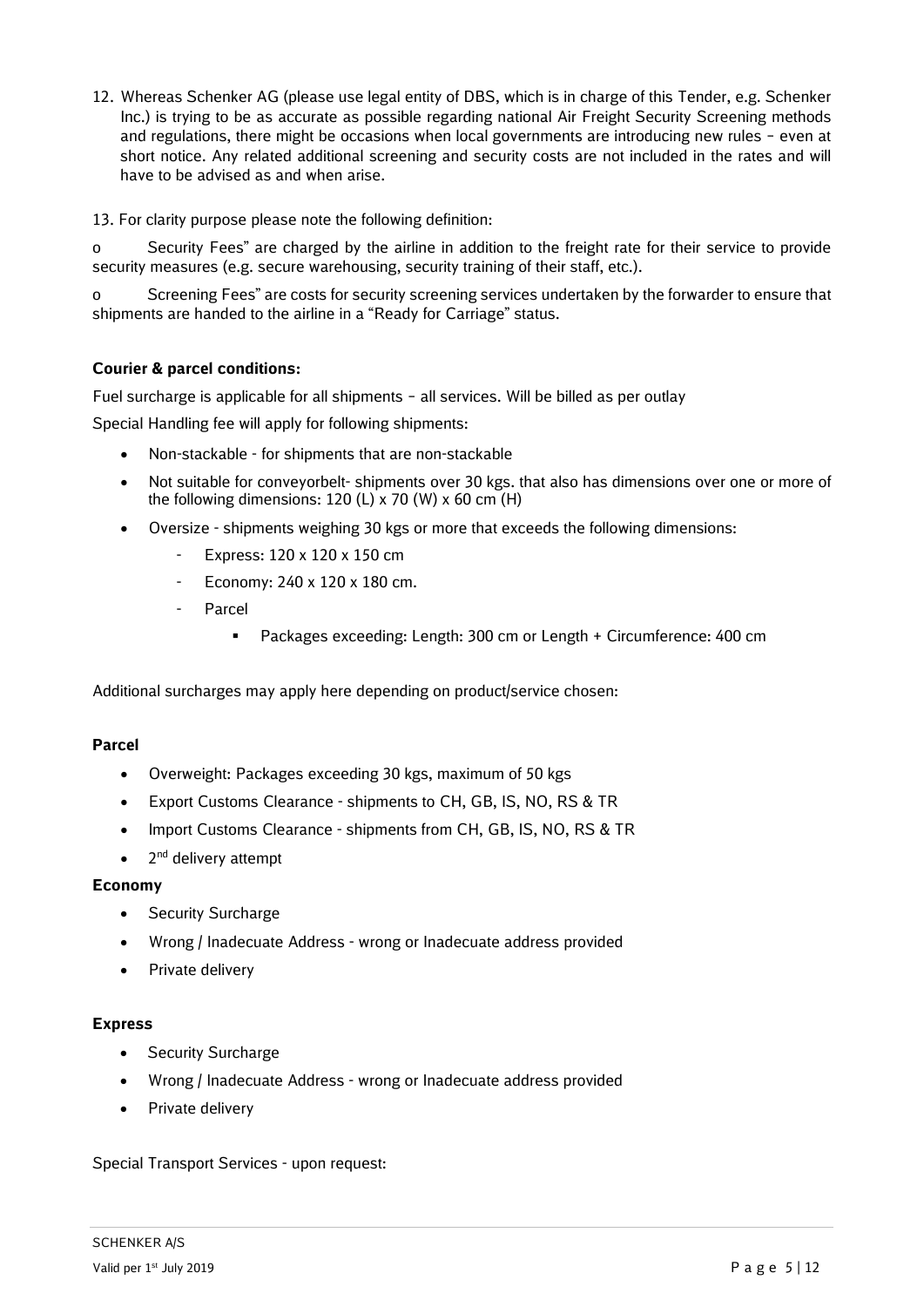- Dangerous Goods
- Dry Ice
- Limited Quantities
- Excepted Quantities
- Lithium Batteries
- Biological Material, Category B

| Maximum Dimensions          | <b>Economy</b>   | <b>Express</b>   | Parcel                   |              |
|-----------------------------|------------------|------------------|--------------------------|--------------|
| Length                      | 240 cm           | $240 \text{ cm}$ | 300 cm                   | per package  |
| Width                       | $120 \text{ cm}$ | $120 \text{ cm}$ |                          | per package  |
| Height                      | 150 cm           | 180 cm           | $\overline{\phantom{a}}$ | per package  |
| Length + Circumference      | -                |                  | $400 \text{ cm}$         | per package  |
| <b>Maximum Weight</b>       | <b>Economy</b>   | <b>Express</b>   | Parcel                   |              |
| Per package                 | 1.000 kgs        | 500 kgs          | 50 kgs                   | per package  |
| Per package (non-stackable) | 70 kgs           | 70 kgs           | 50 kgs                   | per package  |
| Per shipment                | 7.000 kgs        | 500 kgs          | $\overline{\phantom{a}}$ | per shipment |

## **Product description DB SCHENKER Ocean**

To be updated.

# **Product description DB SCHENKER Land**

| <b>Product</b>  | DB SCHENKERsystem and system premium                                                                                            |
|-----------------|---------------------------------------------------------------------------------------------------------------------------------|
| Max/min. volume | Max length 2.4 m (longest side), second longest side max 1.8 m, height<br>2.2 m. See separate point below for other dimensions. |
| Max/min. weight | Max actual weight: 1,500 kg. Max calculated weight: 2,500 kg                                                                    |

| Long goods rules         | <b>DB SCHENKERsystem</b> |                   |
|--------------------------|--------------------------|-------------------|
| Characteristics          | Long goods type 1        | Long goods type 2 |
| Max. longest side        | 3.00 meter               | 6.00 meter        |
| Max. second longest side | $1.20$ meter             | $0.40$ meter      |



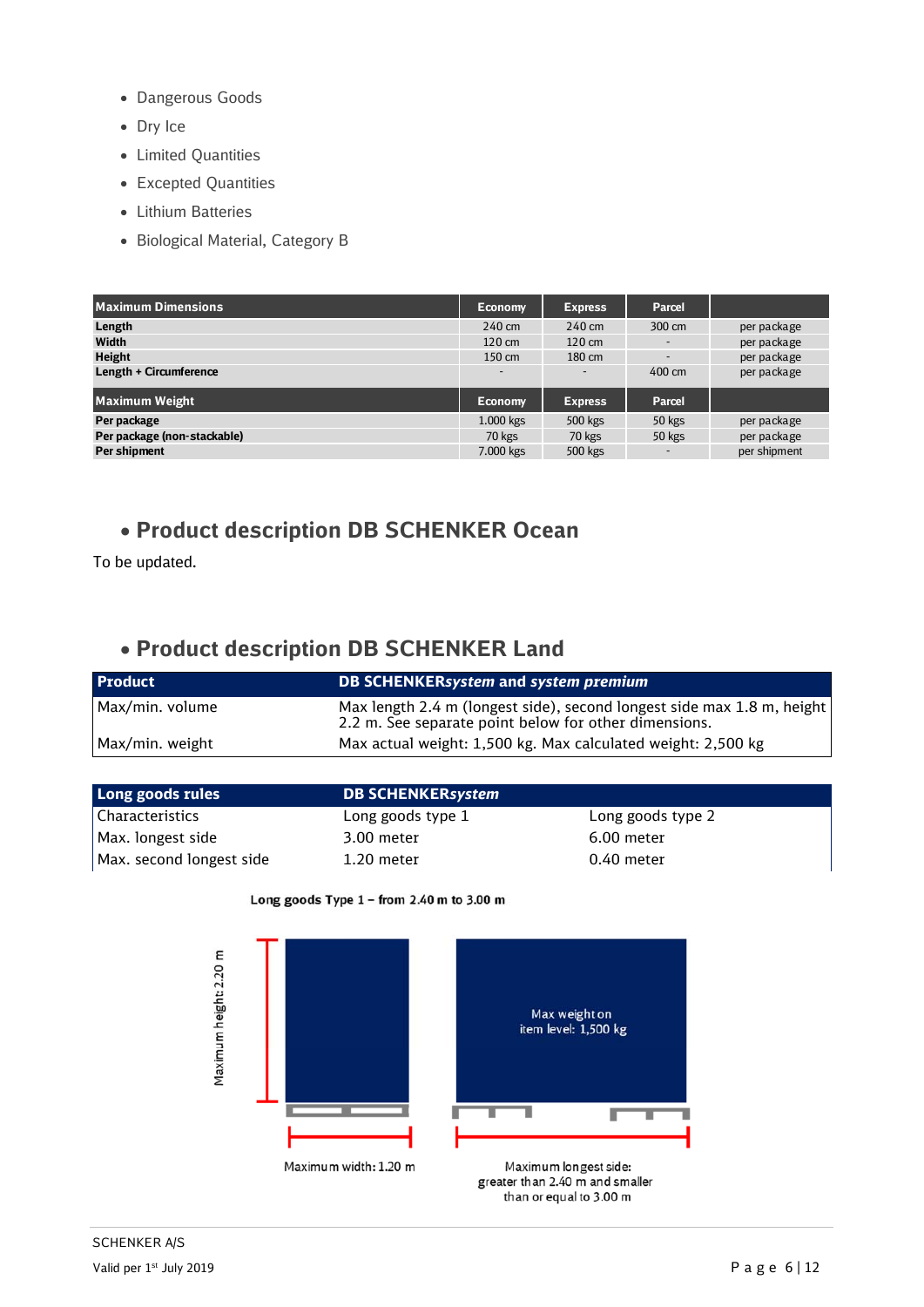| Max. height                | 2.20 meter  | $0.40$ meter |
|----------------------------|-------------|--------------|
| Max. gross weight per item | $1,500$ kgs | 30 kgs       |
| Max. items per shipment    | No limits   |              |

## **Example:**



| <b>Product</b>                    | <b>DB SCHENKERdirect</b>                                                                                                                                   |
|-----------------------------------|------------------------------------------------------------------------------------------------------------------------------------------------------------|
| DB SCHENKER part load             | Max weight: 19,400, less than 11 LDM and less than 55 CBM                                                                                                  |
| DB SCHENKER full load             | Weight of more than 19,400, 11 LDM or more and above 55 CBM.<br>Dedicated, weight independent FTL available on request.                                    |
| Pre-Notice                        | Pre-notice about pick-up and delivery. This option is for information<br>purposes only and is not applicable for changing pick-up or delivery times.       |
| Fix Day delivery & pick up        | Option for fixed date for pick-up and delivery. Time of day is not<br>guaranteed.                                                                          |
| Time Window delivery &<br>pick up | Option for fixed time slot for pick-up and delivery morning or afternoon.<br>Morning is defined between 09:00-12:00 and afternoon between 13:00-<br>16:00. |
| Proof of Delivery                 | This option includes original CMR-document as proof of delivery, either as<br>a scanned or a physical document.                                            |
| Tail lift                         | Direct shipments are not delivered with tail lift.                                                                                                         |

*Extra fees and charges according to DB SCHENKER's indicative shipping rates.* 

## **Weight and volume calculation**

The freight calculation is based on the shipments freight calculation weight. The higher of actual weight, volume weight, load meters and pallet places is the basis for the freight calculation. It is the shipper's responsibility to ensure that the dimensions and weight of the shipment are correct, and DB SCHENKER will as a standard calculate the freight calculation based on dimensions/weight. In case reported dimensions/weight is lower than actual freight calculation weight, DB SCHENKER will reserve the right to make corrections so that actual freight calculation weight is reflected in the invoice to the shipper/customer.

## **Freight calculation**

The volume weight is calculated by multiplying the length, width and height. Actual weight will be rounded up to nearest 100 kg and volume is according to actual CBM, before converting to the freight calculation weight. If due to the shape, size or content of the shipment loading is not possible the freight charge will be based on load meter or pallet place.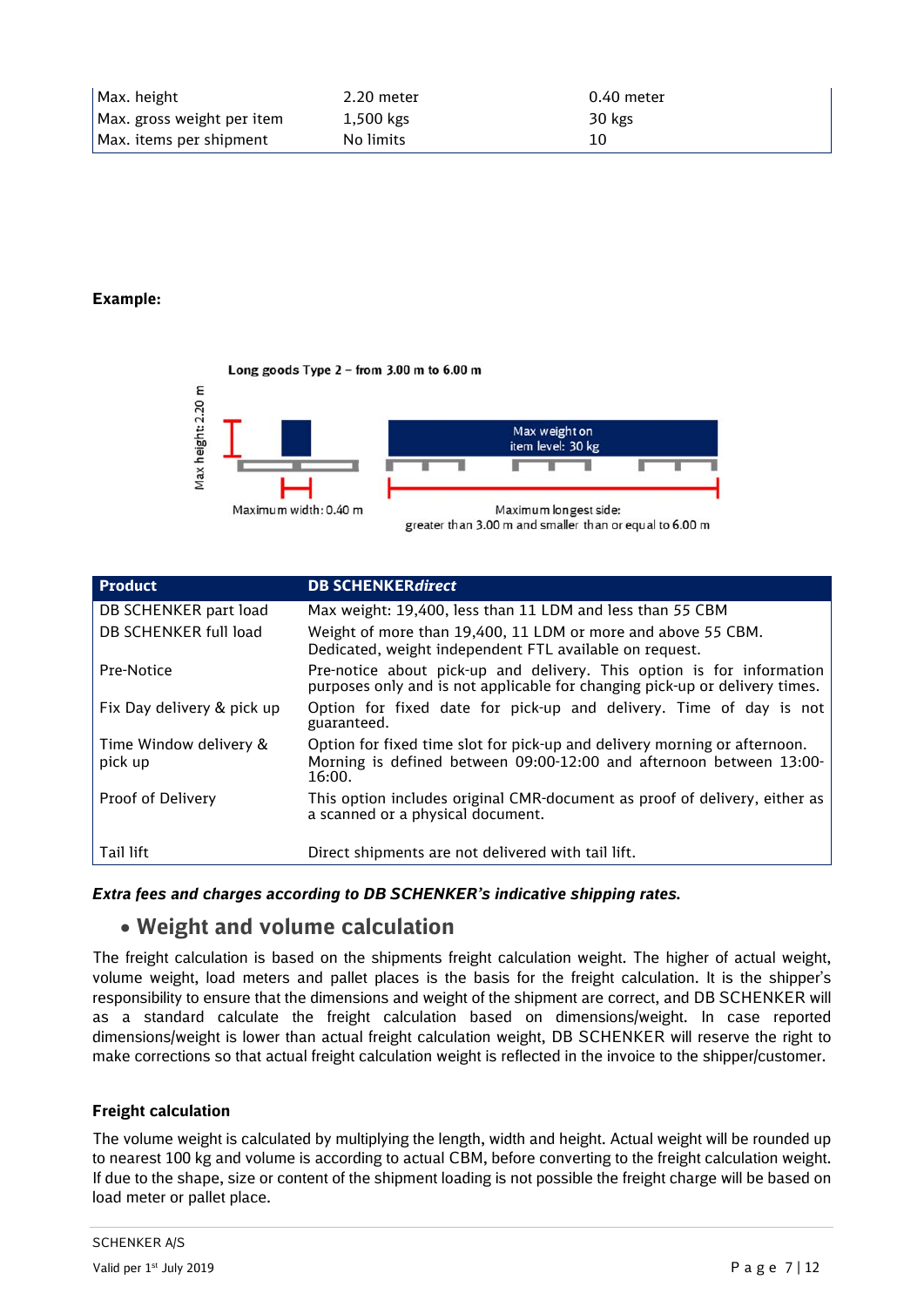## **Conversion factor**

| LAND         | $1$ CBM = 333 kg<br>1 LDM <sup>*</sup> = 1,850 kg (Europe) and 2,000 kg (the Nordic countries)<br>1 PPL* = 740 kg (Europe) and 800 kg (the Nordic countries) = 0.4 load meter |  |  |
|--------------|-------------------------------------------------------------------------------------------------------------------------------------------------------------------------------|--|--|
|              | $*$ LDM = load meter (the container/trucks width x height x 1 meter)<br>* PPL = pallet place $(1.2 \text{ m} \times 0.80 \text{ m}) \times \text{height}$                     |  |  |
| <b>AIR</b>   | $1$ CBM = 167 kg                                                                                                                                                              |  |  |
| <b>OCEAN</b> | $1$ CBM = 1,000 kg                                                                                                                                                            |  |  |

## **Dangerous goods**

Dangerous goods are governed by international and national transport regulations. This is to ensure that the transport of the goods is carried out without the risk of endangering life, health, the environment and materials/equipment.

The shipper/sender of the goods shall have the responsibility to secure and prepare the shipment for transportation by following these instructions:

- $\blacksquare$  Classify the content of the shipment
- $\blacksquare$  Use approved packaging
- $\blacksquare$  Label the shipment in accordance with regulations
- $\blacksquare$  Issue correct transport documents for dangerous goods.
- $\blacksquare$  Book dangerous goods separately
- Submit all documents to the driver prior to loading.

Upon breach of the above-mentioned obligation, the shipper/sender shall cover all costs incurred due to such breach.

The forwarder will reject shipments that do not fully comply with the requirements as specified in the dangerous goods regulations. The forwarder is responsible for providing suitable equipment and expertise as well as ensuring that regulations are adhered to during transit. Regulations regarding equipment and handling vary depending on the classification of the goods.

Dangerous goods are not available for DB SCHENKER*system premium shipments* and increased lead time may occur.

DB SCHENKER does not accept some classifications of dangerous goods. This is when special equipment or handling is required. It is therefore of the utmost importance that all relevant details regarding the shipment are clarified before the start of the transport.

## **Special transport terms**

## **Food and food related goods**

Food related goods means for example packaging for food storage, food ingredients, animal feed etc. To ensure correct handling of food or food related goods DB SCHENKER must receive information regarding the shipment when the booking takes place. The goods must also be labelled correctly indicating whether the content is food or food related. DB SCHENKER cannot take responsibility for shipments that are incorrectly labelled. If there are any special handling requirements i.e. storage or temperature regulation, then this must be communicated to DB SCHENKER during the contract negotiations or when the booking takes place. This is to ensure suitable handling and forwarding equipment is made available.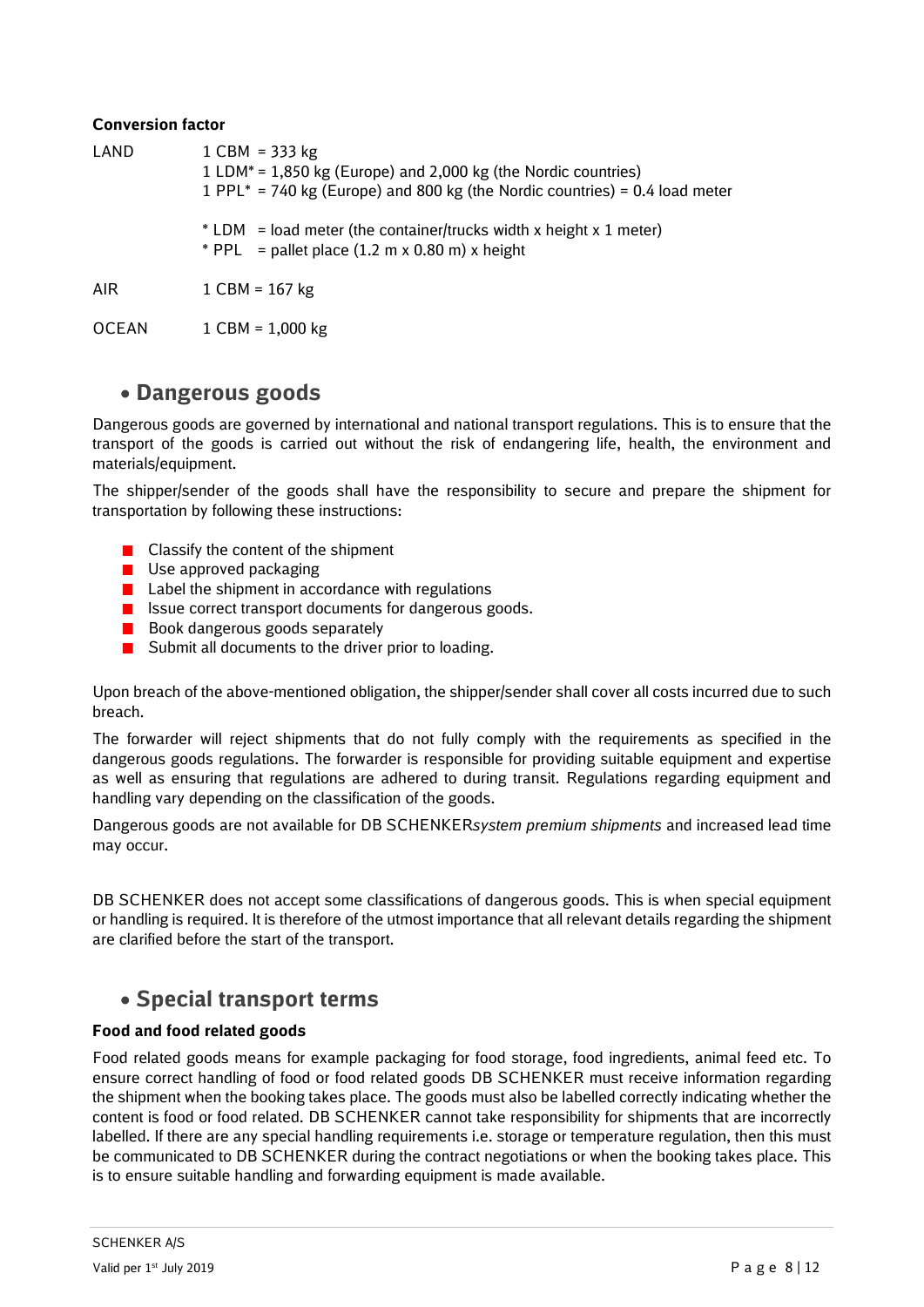## **DB SCHENKERsy***stem* **or** *system premium***: General and specific conditions**

The communicated lead times are conditional upon normal weather and traffic conditions. In addition, lead times for Islands, outer regions and countries with customs requirements may not fall under the communicated lead times. When fixed time delivery option is selected on DB SCHENKER*system premium*, the following applies:

DB SCHENKER*system premium*, a lead time guarantee granted for this product, with a refund of freight fees if delivery is between 8 am and 6 pm according to the timetable and the delay was caused by circumstances for which DB SCHENKER is responsible. The freight fee will be refunded following an application and processing thereof according to the described complaints procedure. Refunds comprise paid freight fees exclusive of costs and fees charged by authorities. The lead time guarantee also applies to the optional extras premium 10, premium 13.

In addition, these conditions shall always apply for the DB SCHENKER*system premium* money back compensation:

- In the event of country specific bank holidays, the holidays regulation from the dispatching branch is binding.
- **Packaging shall always meet safety standards.**
- **Complete and correct booking details on consignment documents are required.**
- No Money back guarantee if incomplete and incorrect booking details for DB SCHENKER*system premium* bookings.
- No further manual labeling by DB SCHENKER required for DB SCHENKER*system premium*.
- Collection and delivery can be processed Mo-Fr within 8 am and 6 pm.

## **DB SCHENKER***system Fix day:* **General and specific conditions**

DB SCHENKER offers unloading on the agreed delivery date according to the timetable. Selectable days for delivery are within the interval +1 to +4 delivery days counting from the date of arrival for DB SCHENKER*system premium*.

## **Fix day 10 / Fix day 13**

- **Fix day 10**, delivery no later than 10 am on the confirmed working day according to DB SCHENKER*system* Fix day.
- **Fix day 13**, delivery no later than 1 pm on the confirmed working day according to DB SCHENKER*system* Fix day.

## **Return of packaging and loading equipment**

Return freight shall be agreed and settled in each single case.

## **Collection/delivery and responsibility**

## **Booking**

Shipments shall be booked continuously or according to separate agreement.

## **Collection of goods**

DB SCHENKER*system*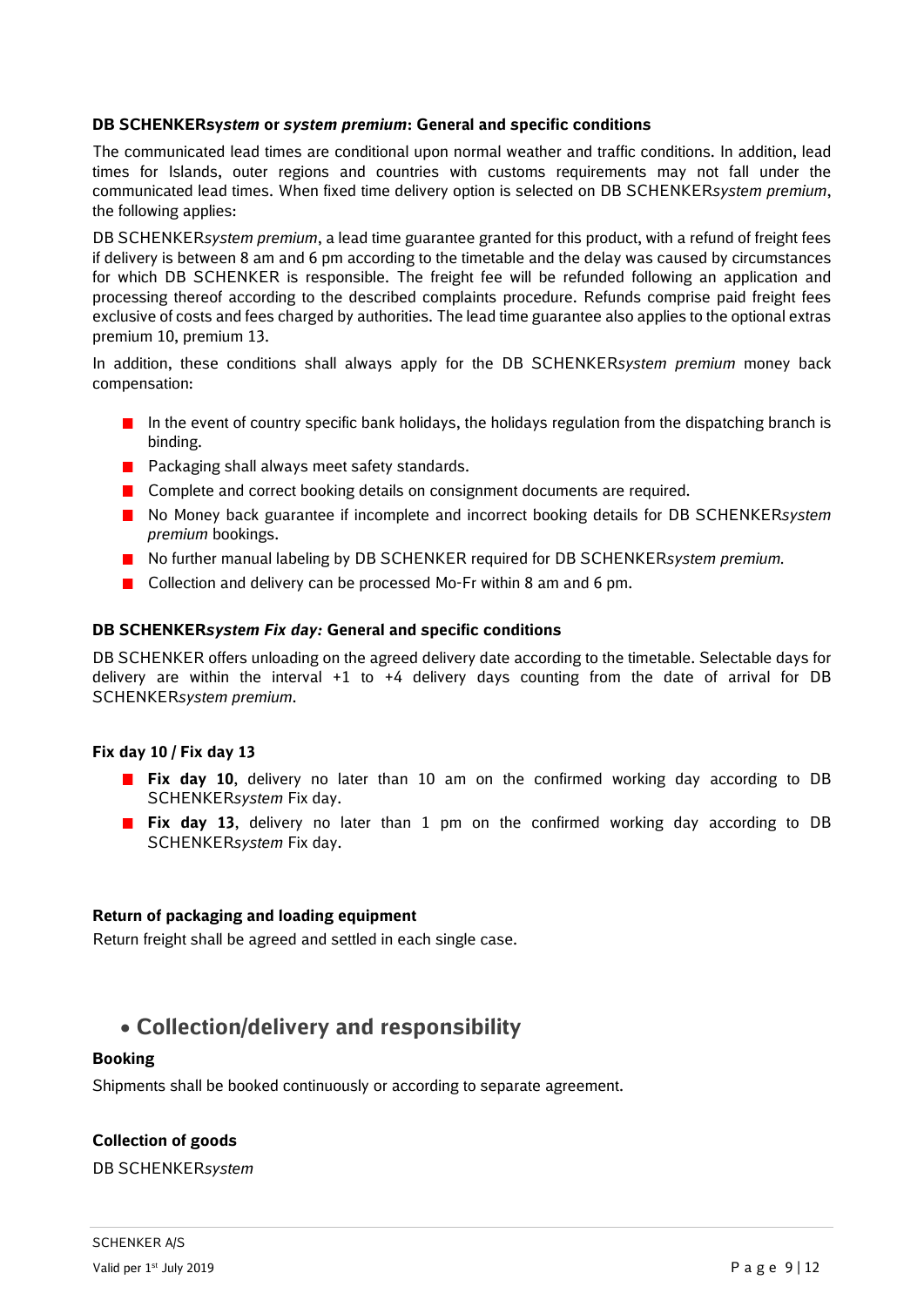Fixed times for collection of groupage goods can be arranged by contacting the nearest DB SCHENKER office. Customers without a fixed pickup time must contact the booking office to order a pickup in each case.

## DB SCHENKER*direct*

Customers with a part load agreement can use our on-line booking solution. Customers with no fixed agreement can book collections on an ad-hoc basis and will be charged accordingly. In case no booking has been submitted, DB SCHENKER will calculate separate price for the part load produced as groupage.

## **Failed trip**

An attendance fee will be charged in cases where customers order a pickup but fail to have the goods ready for collection. The same applies to customers who a have fixed pickup time.

## **Deliveries**

Deliveries to consignees with permanent business address: consignees located within the distribution area of the terminal will receive direct deliveries. Goods can only be delivered on ground/street level. There is a surcharge for any deliveries that take longer than 20 mins. real time due to conditions for which the customer is responsible. The receiver will be notified if the consignment cannot be delivered directly and will be able collect the shipment at the nearest available DB SCHENKER terminal or agent.

If delivery of the part load product requires a tail-lift truck or a small/special vehicle an additional charge will apply.

## **Transport liability**

*In case of damage/loss, the following will apply:*

- **If** If the goods are damaged on delivery this must be noted in the receipt documentation and verified by DB SCHENKER.
- **Any hidden damage must be reported to DB SCHENKER as soon as possible, although no later than** seven (7) calendar days from receipt of the consignment. Any losses must be noted in the receipt documentation and verified by DB SCHENKER.
- **E** Customers claiming compensation must send a written and specified claim to the local DB SCHENKER office.
- **All relevant documentation as well as a copy of the commercial invoice must be enclosed.**

## **Limitation of liability**

Unless otherwise specified herein, the national and international laws and regulations applicable to land transport, as well as CMR, Haag Visby and Warszawa conventions will regulate the responsibility of DB SCHENKER. All assignments carried out by freight forwarders are regulated by NSAB 2015, except for Article 25, storage.

Concerning the terms and conditions of NSAB 2015, the liability of DB SCHENKER in certain situations is limited in accordance with the regulations in clause 2, whereas the liability of DB SCHENKER in certain situations will limited in accordance with other regulations.

The responsibility of DB SCHENKER to compensate in the event of loss, damage/shortage of goods under transportation is however always limited to a maximum of: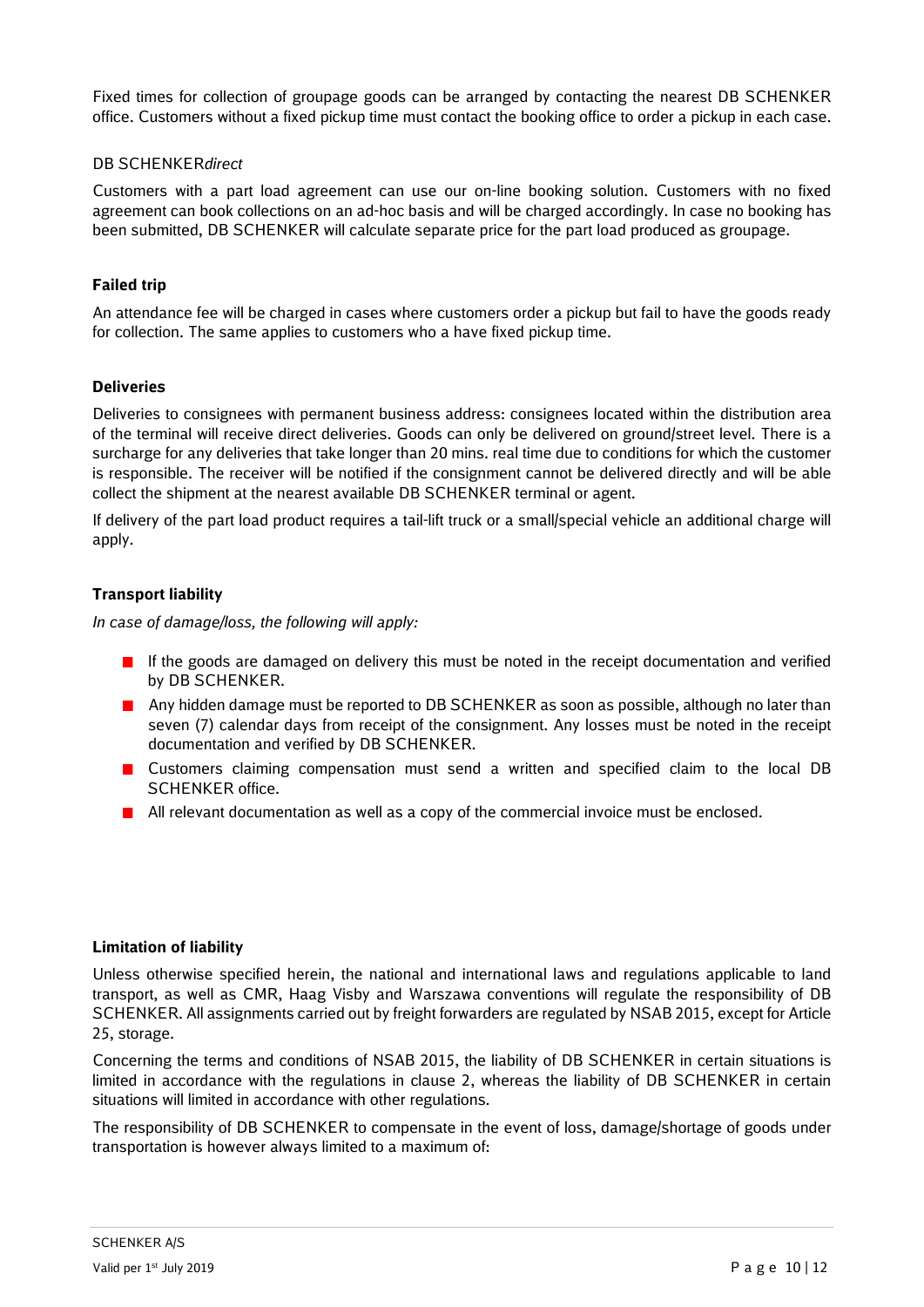- **Domestic and international Airfreight 19 SDR**<sup>1)</sup> per kg gross weight.
- International transport by road: 8.33 SDR<sup>1)</sup> per kg gross weight.
- International sea freight: 2 SDR<sup>1)</sup> pr. kg gross weight /667 SDR<sup>1)</sup> per item.
- **International railway transport:** 17 SDR<sup>1)</sup> per kg gross weight.
- **Domestic transport by road, railroad and sea freight: 17 SDR**<sup>1)</sup> per kg gross weight.

If DB SCHENKER has fully compensated the value of the goods, DB SCHENKER shall upon notification be entitled to the ownership of the goods.

Delivery outside DB SCHENKER's normal place of delivery (such as ramp, storage etc.), will be carried out on the risk of the consignee. Private deliveries to either offices or private houses will not be considered as the consignee's normal place of delivery. The consignee will be responsible to take necessary precautions and actions to prevent vulnerable surfaces to be damaged under delivery.

## **General liability**

Goods are received for carriage in accordance with current freight tariffs and regulations applicable to DB SCHENKER at any given time.

## **Transport insurance**

It is possible to insure goods against the most common risks in transport. DB SCHENKER in cooperation with AIG can offer insurance coverage if required. Please contact your local DB SCHENKER office for further information.

## **Terms and conditions for handling of personal data (the GDPR)**

DB SCHENKER undertakes to fulfil the provisions that follow from the Personal Data legislation, including article 28.3 a)-h) of the GDPR.

"Personal data legislation" include all applicable laws, regulations, directives and rules that apply for processing of personal data, including but not limited to the Data Protection Act (1998:204), the Act on Electronic Communication (2003:389) and other legislation that implement the EU Data Protection Directive 95/46/EC and the EU Directive on Privacy and Electronic Communications 2002/58/EC as well as the GDPR 2016/679 and potential amendments, supplements or legislation that replace such laws, regulations, directives and rules.

The processing of data will be carried out as long as it is required for the fulfilment of the agreement and/ or assignment.

## **Force Majeure**

DB SCHENKER shall be released from liability to perform an assignment if DB SCHENKER is prevented from doing so by circumstances over which DB SCHENKER had no control and which it could not reasonably have foreseen. DB SCHENKER shall inform the customer immediately when such a situation occurs or ceases.

A party is entitled, with immediate effect, to give notice of termination of an agreement or to terminate an agreement when such a situation persists for more than one (1) month, when a certain period of notice has been agreed or after a period corresponding to the period of notice.

-

 $1$  1 SDR = according to valid currency rates